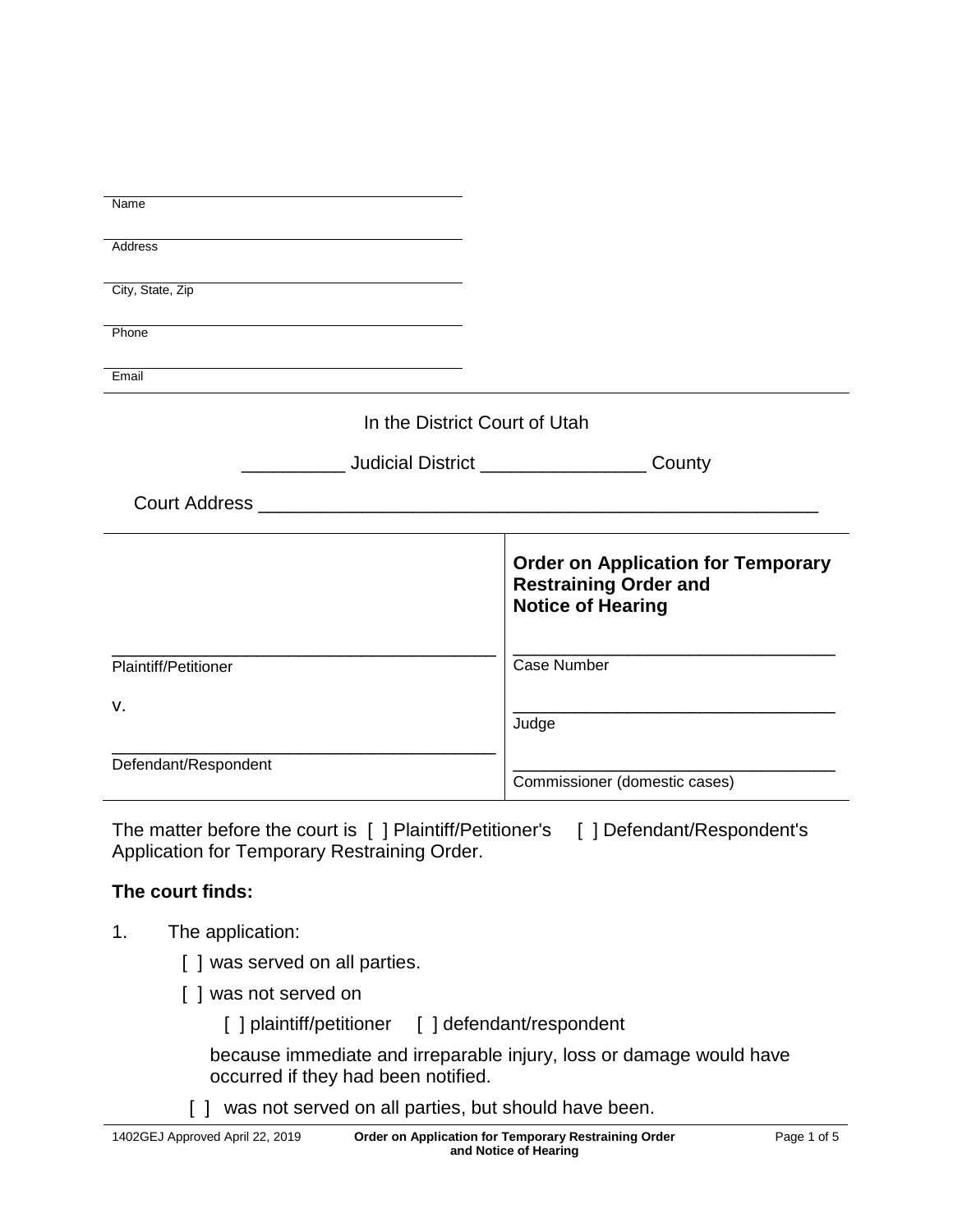- 2. The party requesting the temporary restraining order:
	- [ ] has shown there would be irreparable harm if the temporary restraining order is not granted.
	- [ ] has not shown there would be irreparable harm if the temporary restraining order is not granted.
- 3. The irreparable harm to the moving party:
	- [ ] would be worse than any harm the proposed temporary restraining order would cause the other party.
	- [ ] would not be worse than any harm the proposed temporary restraining order would cause the other party.
- 4. The temporary restraining order:
	- [ ] would not be against the public interest.
	- [ ] would be against the public interest.
- 5. [ ] There is a substantial likelihood that the moving party will prevail on the merits of the underlying claim, or the case presents serious issues on the merits which should be the subject of further litigation.
	- [ ] There is not a substantial likelihood that the moving party will prevail on the merits of the underlying claim, or the case does not present serious issues on the merits which should be the subject of further litigation.

# **The court orders:**

- 6. The application for temporary restraining order is [ ] granted [ ] denied.
- 7. [ ] Temporary physical custody of the parties' minor children listed below is awarded to

| Child's name<br>(first, middle and last) | Month and<br>year of birth |
|------------------------------------------|----------------------------|
|                                          |                            |
|                                          |                            |
|                                          |                            |
|                                          |                            |

[ ] petitioner [ ] respondent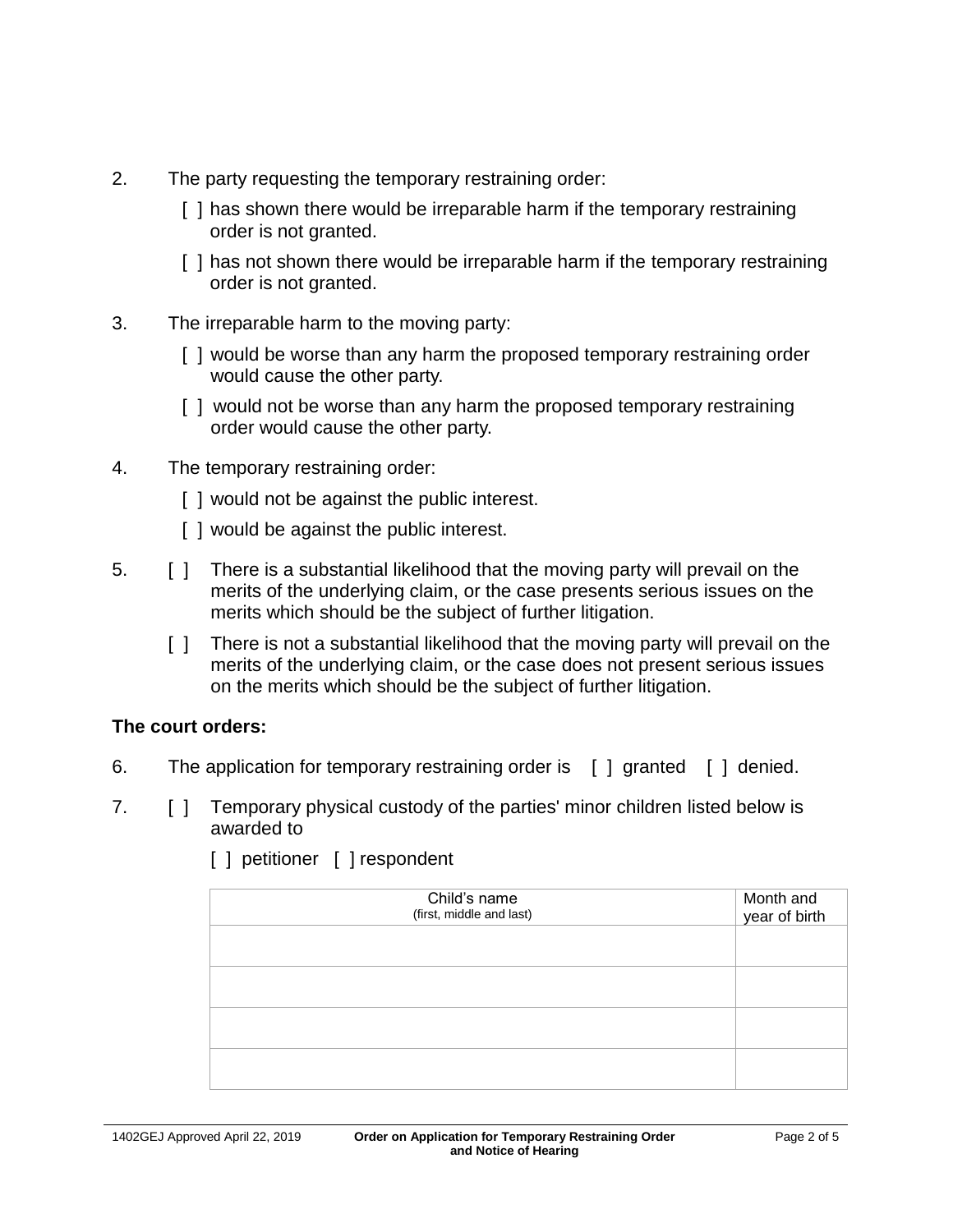8. [ ] Custody of the minor children listed below must immediately be returned to [ ] petitioner [ ] respondent.

| Child's name<br>(first, middle and last) | Month and<br>year of birth |
|------------------------------------------|----------------------------|
|                                          |                            |
|                                          |                            |
|                                          |                            |
|                                          |                            |

## 9. [ ] A Writ of Assistance to Remove Children will be issued directing law enforcement to help

[ ] petitioner [ ] respondent

regain custody of the minor children listed below.

| Child's name<br>(first, middle and last) | Month and<br>year of birth |
|------------------------------------------|----------------------------|
|                                          |                            |
|                                          |                            |
|                                          |                            |
|                                          |                            |

## 10. [ ] Other orders:

11. This order expires 14 days after it is issued, unless modified by the court.

12. The party requesting the temporary restraining order

 $\mathbb{S}$  .

- [] is required to deposit money or post a bond with the court in the amount of
- [] is not required to deposit money or post a bond with the court.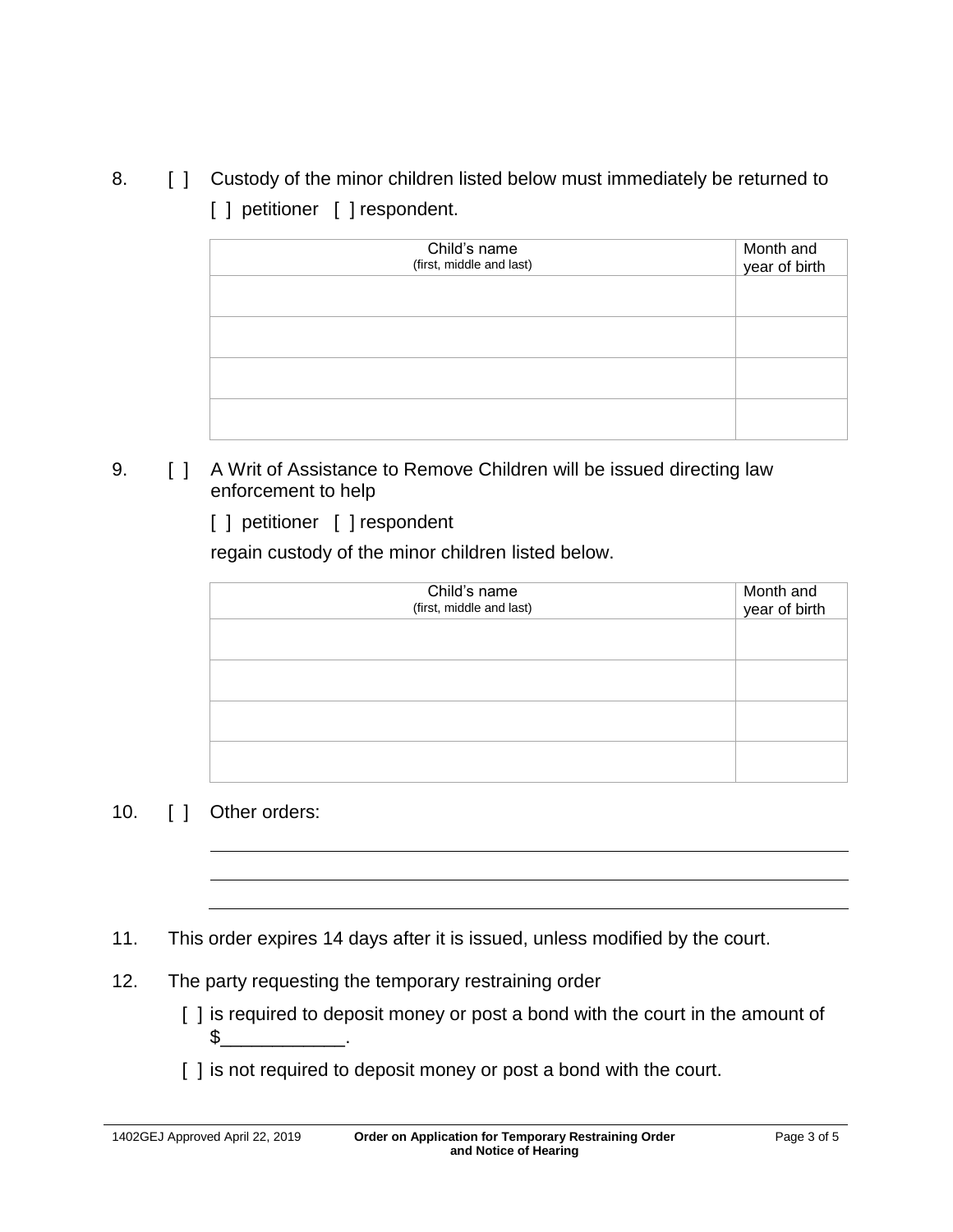### **Notice of Hearing**

The court has scheduled a hearing at the following location, date, and time.

El tribunal ha programado una audiencia en la fecha y hora que sigue.

Courthouse Address (Dirección del tribunal):

| Judge or Commissioner (Juez or Comisionado): ___________________________________ |  |
|----------------------------------------------------------------------------------|--|

\_\_\_\_\_\_\_\_\_\_\_\_\_\_\_\_\_\_\_\_\_\_\_\_\_\_\_\_\_\_\_\_\_\_\_\_\_\_\_\_\_\_\_\_\_\_\_\_\_\_\_\_\_\_\_\_\_\_\_\_\_\_\_\_\_\_\_\_\_\_

Commissioner's or Judge's signature may instead appear at the top of the first page of this document.

| Signature ▶                                                                                                                                                                                                 |                                                                                                                                                                                                                                                                       |  |
|-------------------------------------------------------------------------------------------------------------------------------------------------------------------------------------------------------------|-----------------------------------------------------------------------------------------------------------------------------------------------------------------------------------------------------------------------------------------------------------------------|--|
| Date and Time<br>Commissioner or Judge                                                                                                                                                                      |                                                                                                                                                                                                                                                                       |  |
| <b>Attendance</b><br>You must attend. If you do not attend,<br>you might be held in contempt of court<br>and the relief requested might be<br>granted. You have the right to be<br>represented by a lawyer. | <b>Asistencia</b><br>Presentarse es obligatorio. Si usted no<br>llegara a presentarse, se lo podría<br>encontrar en desacato de las órdenes del<br>juez y la reparación solicitada podría ser<br>otorgada. Usted tiene el derecho de que lo<br>represente un abogado. |  |
| <b>Evidence</b><br>Bring with you any evidence that you<br>want the court to consider.                                                                                                                      | <b>Pruebas</b><br>Traiga con usted cualquier prueba que<br>quiera que el tribunal tome en cuenta.                                                                                                                                                                     |  |
| Interpretation<br>If you do not speak or understand                                                                                                                                                         | Interpretación<br>Si usted no habla ni entiende el Inglés el                                                                                                                                                                                                          |  |